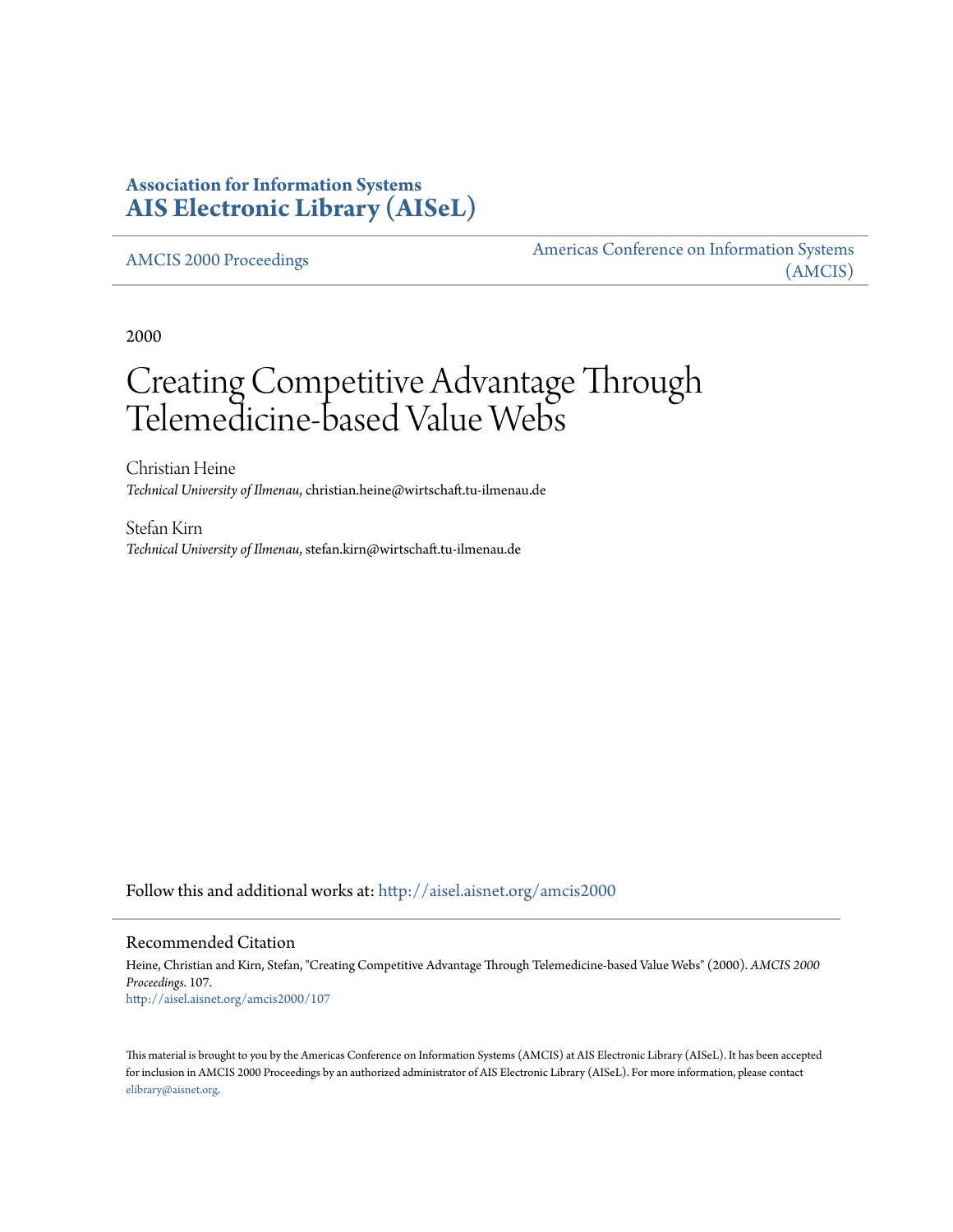## **Creating Competitive Advantage Through Telemedicine-based Value Webs**

Christian Heine, Institute of Information Systems, Technical University of Ilmenau, christian.heine@wirtschaft.tu-ilmenau.de Stefan Kirn, Institute of Information Systems, Technical University of Ilmenau, stefan.kirn@wirtschaft.tu-ilmenau.de

#### **Abstract**

In most European countries public health is stepping towards an economic crises. Extensive competition thus challenges healthcare organizations to redesign their business, to evaluate their product/services portfolios, and to develop new strategies. In this context, the paper examines the creation of competitive advantage through telemedicine-based value webs. Telemedicine has the potential to offer new distribution channels to healthcare services, and it enables creating new cooperation and business models. The focus of our paper is on how information technology and in particular telemedicine can create new, or may change traditional business models in healthcare.

## **Introduction**

Public health is an important indicator for the prosperity of a society. However, due to increasing deficits in public households in most European countries, more and more conflicts arise between new medical approaches and traditional medicine, between technology-centered and human-centered care, and between increasing demands of patients (societies) and limited, even decreasing healthcare budgets. At the same time, new achievements in medical research, in medical technology, and in pharmacology do substantially increase competition in the healthcare sector. This situation challenges all players in the healthcare market to evaluate their product/services portfolios, to develop new strategies, and to redesign their business models. This is in particular relevant for small players who are not able to cover by themselves the whole value chain at competitive costs.

On the other hand, achievements in information technology provide healthcare service providers with new opportunities to design their processes for creating competitive advantages. Three main trends need to be considered here. First, a rapidly increasing portion of information about patients, and healthcare services is represented electronically. Examples are personal records, results of diagnostic screenings, disease descriptions, radiological information, etc. This provides for all advantages that generally come along with digitalization of information. Second, digitalized information can be transported very fast, and at low cost from A to B (and

may be also to C, D, E at the same time) through local and wide area computer networks telemedicine). Third, the world wide web (WWW) in particular provides an easy to use infrastructure for all (institutional, personal) participants in the healthcare market. Through the WWW they may offer, sell, retrieve, test, request, and consume a broad range of healthcare services. Thus, the WWW enables completely new healthcare services, new business models in healthcare, and new arrangements of coordination, and cooperation in healthcare service processes. Callon has thus mentioned that competitive advantages can be achieved through IT (Callon,1996). In the scope of this paper an business model can be understood as an architecture for the product, service and information flows, with descriptions of the different economic agents, their roles, the potential benefit and revenue flows (Selz, 1999).

## **Methodology**

The value chain model was developed as a systematic method for examining all the activities a firm performs and how they interact, as a basis for analyzing the sources of competitive advantages (Porter, 1985). An important point regarding Porters value chain model is that it only requires minor adaptions for use in the healthcare sector (Callon, 1996). According to Porter, hospital value chain activities can be categorized into primary activities (inbound patient logistics, diagnosis, a.s.o) and secondary activities (firm infrastructure, procurement, a.s.o.) (fig. 1).

Figure 1. Generic hospital value chain

|                                 | Firm Infrastructure |                               |         |                                  |         |
|---------------------------------|---------------------|-------------------------------|---------|----------------------------------|---------|
|                                 |                     | Human Resource Management     |         |                                  |         |
|                                 |                     | <b>Technology Development</b> |         |                                  |         |
|                                 |                     | Procurement                   |         |                                  |         |
|                                 |                     | Radiology                     |         |                                  |         |
| inbound<br>patient<br>logistics | diagnosis           | therapy/<br>operation         | nursing | outbound<br>patient<br>logistics | service |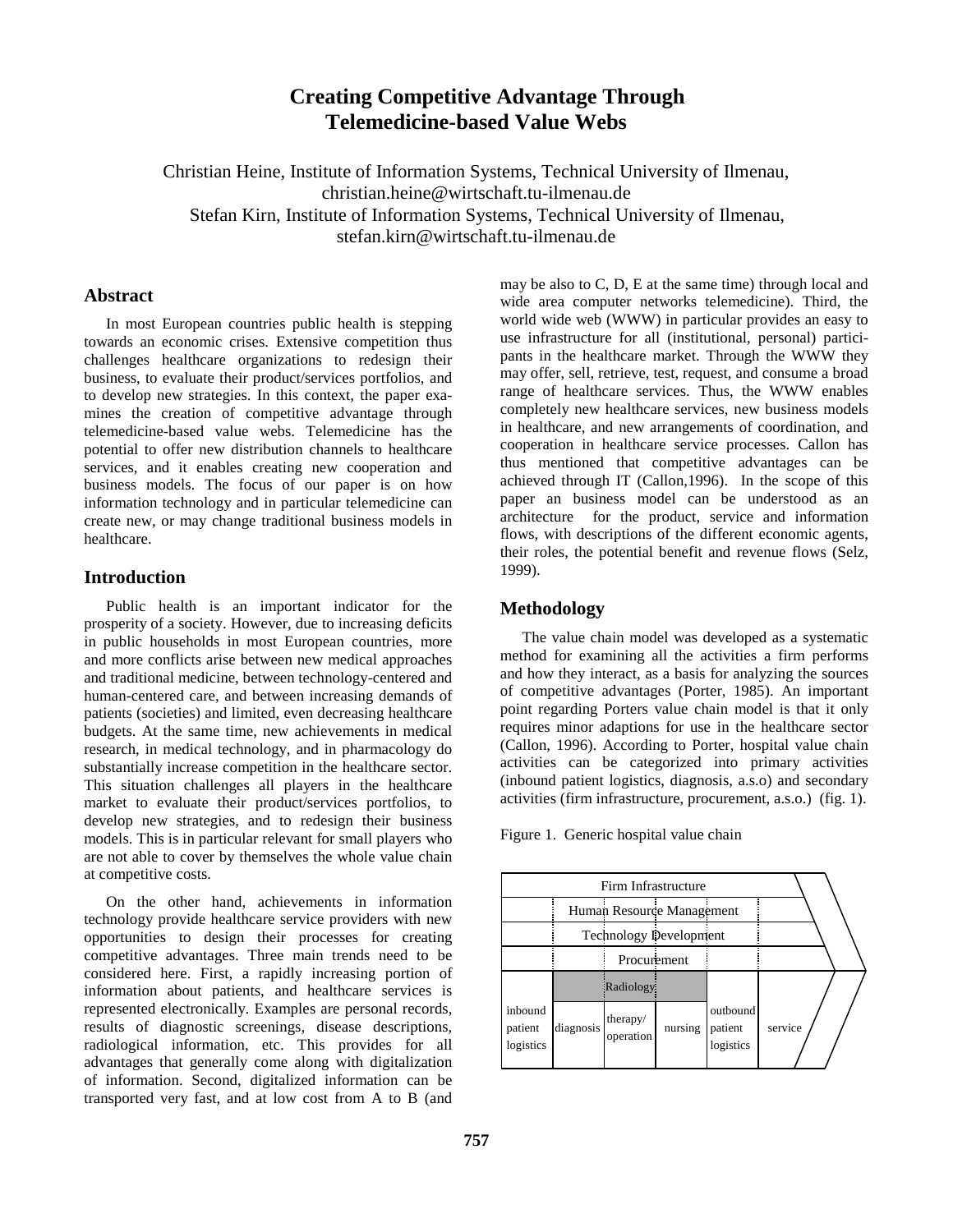In order to achieve competitive advantages, Porter has suggested three different strategies: low-cost producer, differentiation, and focus (Porter, 1980). For example, strong competition in decreasing markets requires enterprises to cut their value chains, and to concentrate on their core competencies. It is thus possible (and may make sense in a certain situation) that a healthcare service provider (e.g., hospital A) offers full diagnostic services, but no therapy, no nursing, and no hotel services. In such a case, the healthcare value chain needs to be completed through vertical cooperation with hospital B. Cooperation, however, would require the two hospitals to integrate their local value chains in the scope of the radiological department (fig. 2, 3).

Figure 2. Vertical value chain (example)



For a moment, let us assume the example of second opinion request in radiology, e.g. in the case of a cancer diagnosis. This scenario does not necessarily involve telecooperation. E.g., it is still standard in most German hospitals that second opinion-services are still requested/provided in conventional manner. Fig. 3 depicts the telemedicine-enabled value chain .

Figure 3. Value chain in radiology



This figures give already a clear picture of how different forms of teleradiological cooperations can be established. If the necessary telemedicine-infrastructure is available, telemedicine has the potential to enable interorganizational value-chain-networks. But the emerging value networks as defined by Stabell and Fjeldstad (1998) focus only in a more static manner on the mediation role of information technology to link customers. In the style of Selz (1999) a value web model is a value network with respect to the changing nature of the customer relationship. (Selz, 1999).

Value Web in Healthcare is a boundary-less organization with the main focus on the quick movement of information and resources to where they are most needed and effective. E.g. the patient is normally no specialist in healthcare. He could turn to a trusted healthcare value web broker. The patient receives a custom-tailored medical service and the close relationship would be beneficial for all parties (Selz, 1999). This example looks at the interaction pattern Patient to Business (P2B) - other scenarios follow below.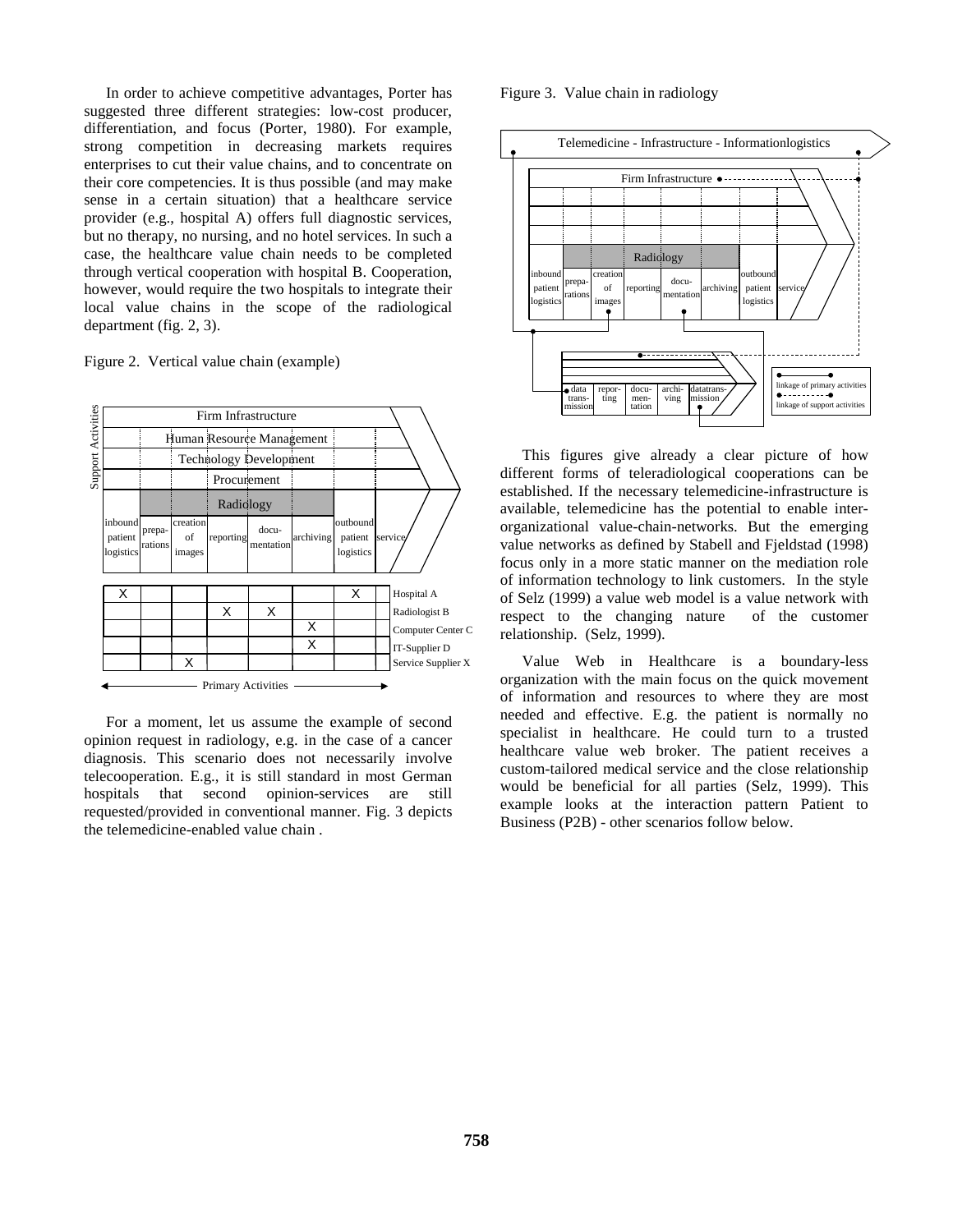

## **Telemedicine-Based Business Models**

Telemedicine can be defined as telecooperation in healthcare. It thus involves at least two participants, distributed in time and/or space, cooperating on a healthcare task and, to that purpose, applying to one or more telematic services.

— Participants:

Patients, nurses, med. assistants, pharmacists, doctors, etc.

— Healthcare tasks:

Consultation, diagnostics, med. control, therapy, medicamentation, nursing, operations, etc. (across all areas of medicine).

— Telematic services

Email, file transfer, remote database / picture archiving system access, remote viewing, tele-robotics, video conferencing, etc.

The classification of business models can be done referring to Timmers (1998) with three elements

- value chain elements (see Porter and Section Methodology)
- interaction patterns
- value chain reconstruction

The combination of these three elements leads to various thinkable scenarios and potential business models. As in other fields, several basic telemedicine interaction patterns can be identified:

— Patient to Patient (P2P): Patients may be connected to a chatroom, or to a virtual community. Example: discussions of a particular disease.

Patient to Business (P2B):

Patient requesting a service from a health care provider. E.g., requesting a medicament for a head ache.

- Business to Patient (B2P): Health care institution providing services to a patient. E.g., offering ontology precaution services.
- Business to Business (B2B):

Two or more health care providers cooperating on a particular health care task. E.g., two pharmacists coordinating drug logistics, or tele-reservation systems for surgical operations..

— Business to Business to Patient  $(B^*2P)$ : Two or more health care service providers cooperating on providing services to a patient. E.g., cooperation of a local surgeon with a remote surgeon during an operation.

Depending on application requirements, this list can be extended, and refined. Possible models include E-Shops, E-Procurement, E-Malls, E-Auctions, Third party marketplaces, Virtual Communities, Value Chain service providers, Collaboration platforms, Information brokerage a.s.o. (Timmers, 1998)

First examples in healthcare can be found in dermatology, pathology, or surgery (e.g., robotics, video conferencing). The most advanced field of telemedicine, however, is teleradiology. This is due to the fact that information, objects, and thus most processes in radiology can be dematerialized much easier than in other clinical fields.

Teleradiology as such includes a broad variety of different services. These services can be grouped into four categories:

- *consultation:* e.g. emergency consultation; transport consultation; expert consultation; background consultation;
- *clinical communication / cooperation:* e.g. clinical demonstrations and discussions; service for distribution of images and results to other medical fields, distribution of images for inhouse cooperation, distribution of images on shared modalities, provision of radiological attainments;
- *knowledge bases / knowledge transfer:* e.g. continuing education; advanced education; connection to reference databases; further development of existing treatments; development of new treatments;
- *other applications:* e.g. product support; maintenance of software application or modalities; external archiving; telerobotic; technical quality assurance.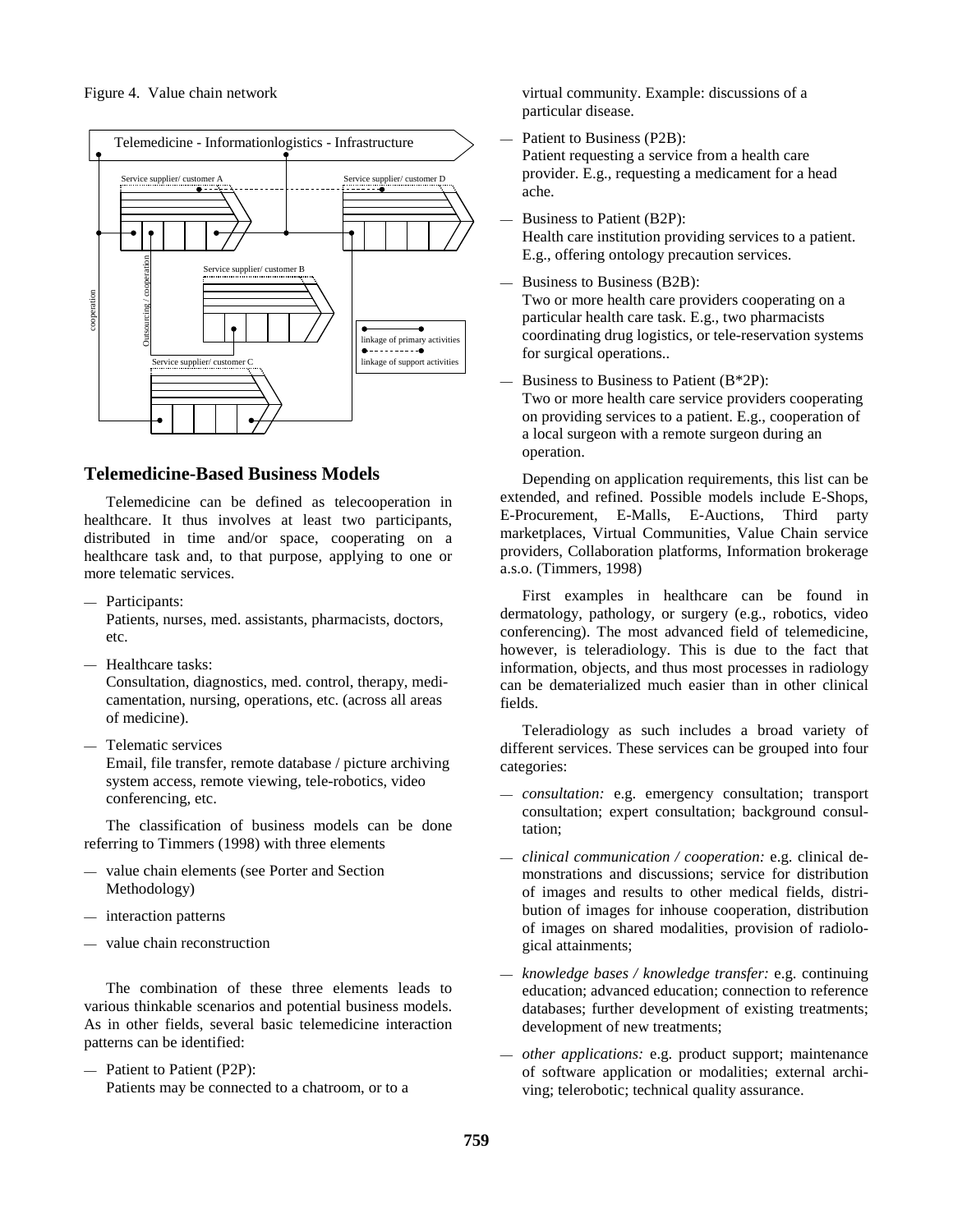Telemedicine and in particular teleradiology provides for dramatic cost reductions in many cases. This allows for preserving agreed quality levels at the same time. It also offers new opportunities for creating new forms of cooperation, e.g. within and across hospitals. Further, Telemedicine-based systems are supposed to be a powerful asset in many settings when a healthcare provider aims to negotiate new business models with other healthcare suppliers. This may result in new types of strategic partnerships in healthcare. Another possibility is the creation of value-added services. A good example here is the parallel diagnosis of a MR-image by specialized remote radiologists.

## **Current Research, and early findings**

The conventional supply chain model focuses to the management of relationships in order to achieve a more profitable outcome for all parties in the chain. To reflect that the "chain" should be driven by the healthcare market, not by suppliers, the supply chain model and the generic value chain model should be adapted and developed as a kind of value web model with interdependences and possible information technology enabled cooperations and dynamic changing relationships [Kirn, 2000].

We found that healthcare participants in Europe are not as much prepared as industry to form strategic alliances, to go for process reengineering, and for efficient integration of intra- as well as inter-organizational value chains. Further, it seemed to us that it is still not so common in public health to systematically commit oneself to create, and sustain competitive advantages. We are thus just at the beginning of the development of business models supported by information and communication technologies in healthcare.

In this context information technology is used not only to protect and create competitive bounderies, it can be used to create new healthcare relationships and to establish new strategic alliances. The boundaries of a single hospital thus may become blurred if information technology involves networks that go across enterprise bounderies.

The relevant question to us is which ones of them may be of prior interest to the participants on the market, how they may affect cost, quality, and availability of (e.g. radiological) services, and how they may impact the process of restructuring the healthcare systems in industrial countries. This perspective forms the conceptual frame for our further research in telemedicine. Our main interest is in what types of new business models can be created on basis of telemedicine-based cooperation scenarios.

By doing research in this field we do not only expect to support strategic management decisions in large healthcare institutions. Another important point for us is to understand how earlier experiences in other fields like banking and assurance industries, in the automotive industries and the like can be transferred to the healthcare sector – on the simple basis, that dematerialization of objects, and processes in very different economic fields leads to information objects. And these information objects, and there interpretation, handling, logistics, etc. follows the same rules – completely independent of what they represent in the real world.

Our research has shown that players in healthcare institutions can gain great benefits from telemedicine. In particular, telemedicine can provide competitive particular, telemedicine can provide competitive advantages through:

- better quality: e.g. faster treatments with lower level of contamination for the patient;
- reduction of cost: e.g. economies of scale and scope:
- information procurement; e.g. university-level diagnostic competence for small hospital
- *standardization:* e.g. oranizational and administrative processes;
- *specialization:* e.g. telemedicine-based networks will support professionalization, and specialization (Gogan, 1999);
- *IT competence:* e.g. increasing number of digital modalities telemedicine will penetrate the local routine processes in hospitals and to sustain the IT competence required.
- *availability of human resources:* e.g. better coordination of Enlistment periods for radiologists across a teleradiology network;
- *shared digital archives:* e.g. digital archives are an expensive resource and build boundaries for new entrants;
- *procurement:* e.g. telematics-based networks change the bargaining power of healthcare institutions;
- *continued development of treatments:* e.g. much better date base of patient records through telematics-based networks.

Up to now the findings of a project with 6 medium sized Hospitals in Germany served as a knowledge and decision basis for our current research. The results are not representative for a generalization but point out to first emphases.